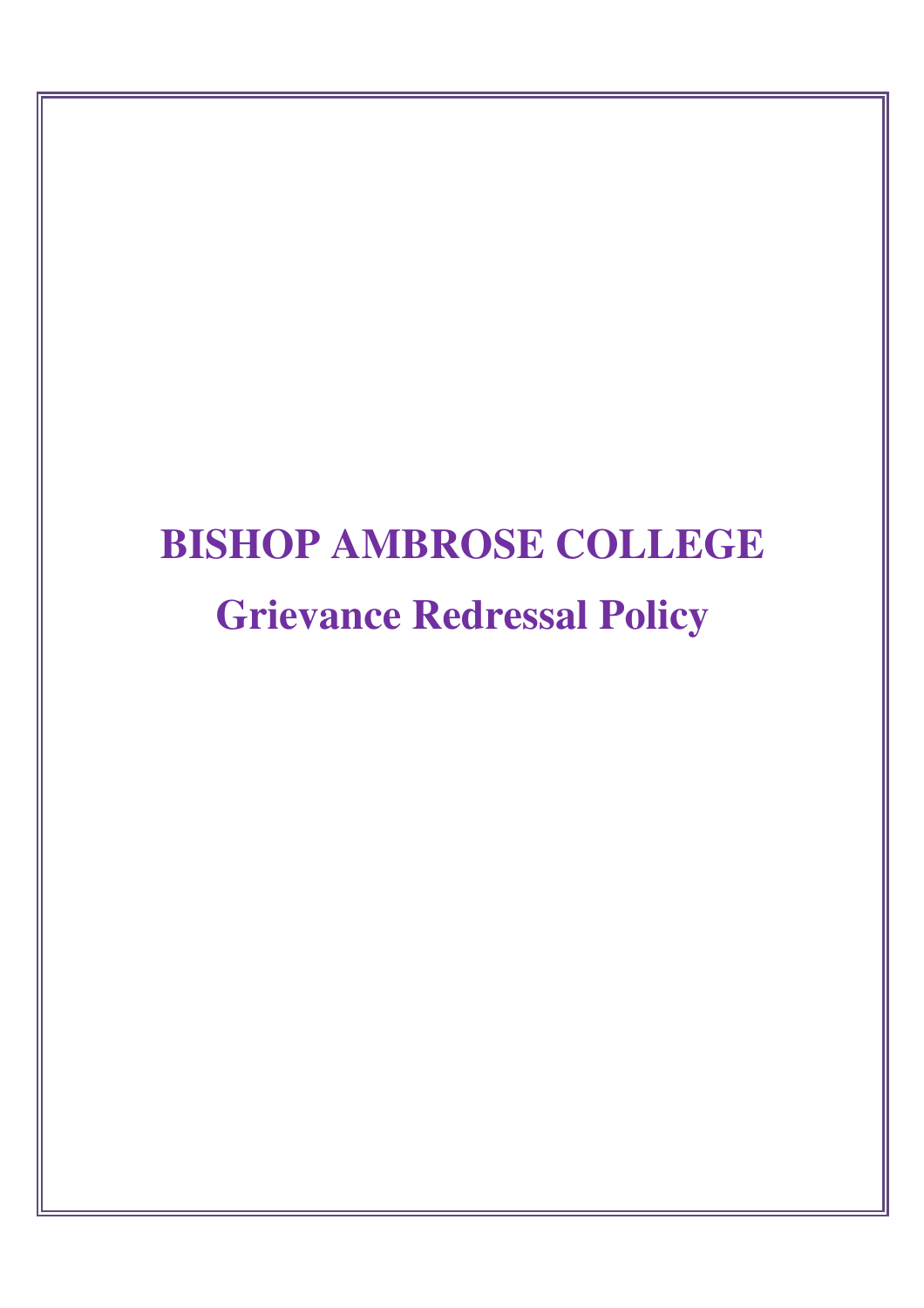## **Grievances Redressal Policy**

The college has a Grievance Redressal Committee **(GRC)** to redress the grievance of its students. The students are given the right to approach the committee to voice out their grievances regarding their concerns on academic and non-academic matters through the grievance/ suggestion box. This committee redresses the grievances by sorting the problems promptly and judiciously, thereby looking into complaints lodged by the students within a stipulated amount of time. The GRC may mediate between complainant and defendant against who the complaint has been made, if required.

**The students are provided with the following form to address their grievances**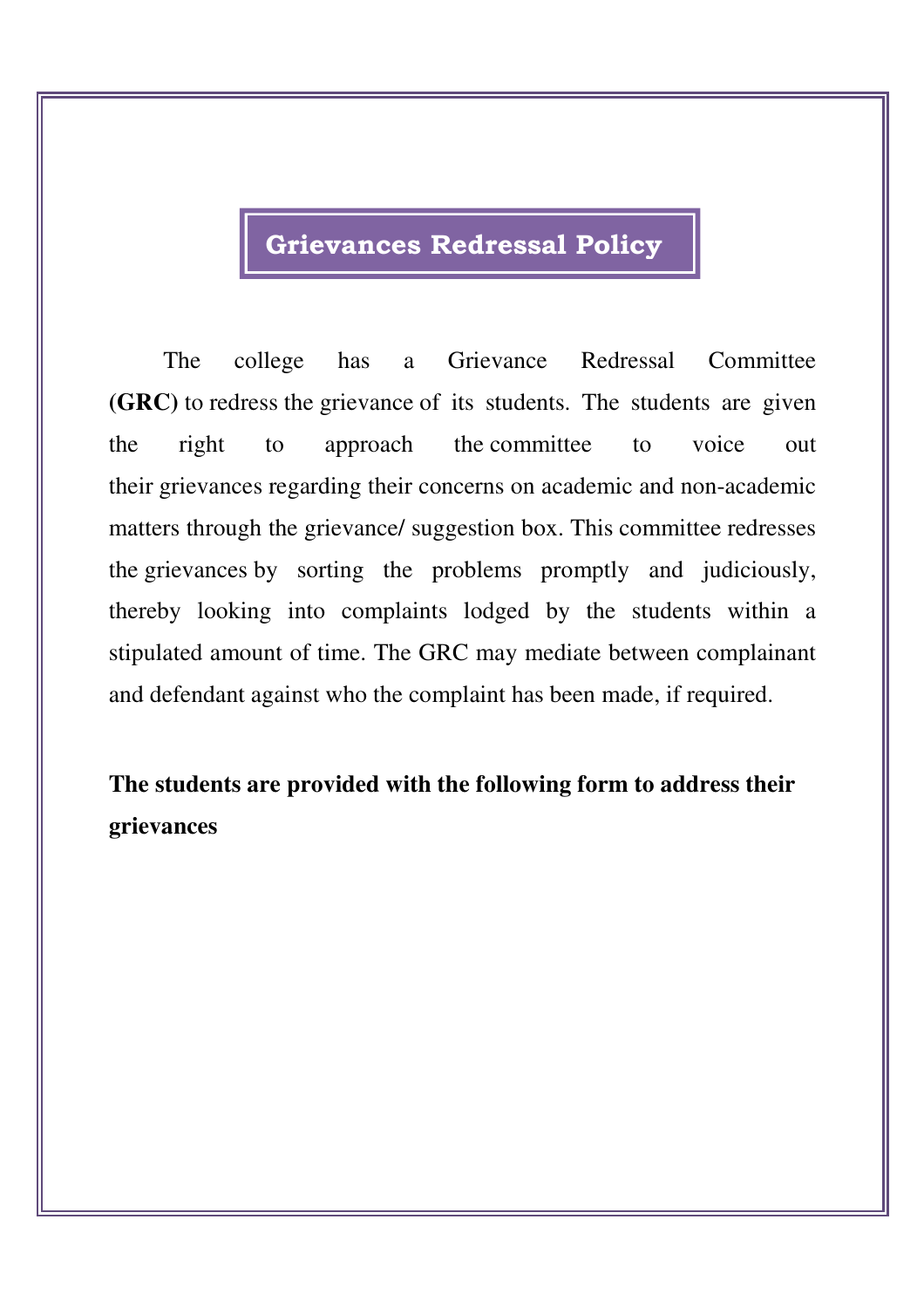# **Bishop Ambrose College**

## **Grievance Redressal Cell - Application**

| Name                         |                     |           |
|------------------------------|---------------------|-----------|
| Class                        |                     |           |
| Phone number                 |                     |           |
| Date of application          |                     |           |
| Objective of the application | Request/ Complaint/ | Grievance |
| Details of Request/          |                     |           |
| Complaint/ Grievance         |                     |           |
|                              |                     |           |
|                              |                     |           |
|                              |                     |           |
|                              |                     |           |
|                              |                     |           |
|                              |                     |           |
|                              |                     |           |
|                              |                     |           |
| Signature of the applicant   |                     |           |

(For the use of Grievance cell)

| Satisfactory/not satisfactory |
|-------------------------------|
|                               |
|                               |
|                               |
|                               |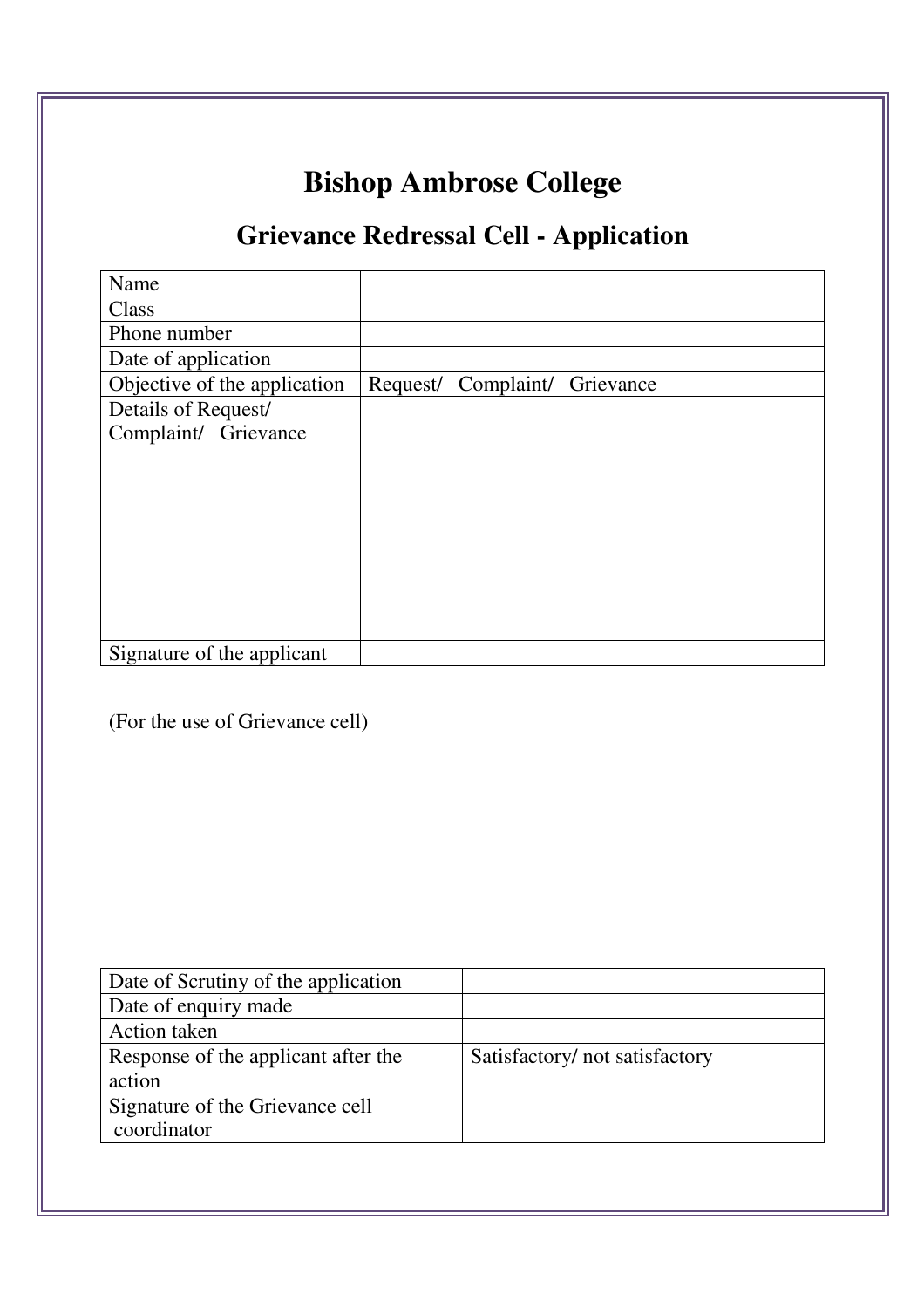#### **Procedure of the Grievances Redressal Committee:**

- 1. Any student may lodge a complaint.
- 2. Complaint must be lodged through the prescribed form.
- 3. If the complainant is not comfortable in revealing his/her name in any of his/her grievance(s), they can drop them in the box placed outside the Library.
- 4. Initially, the grievances of the students will be taken to the Grievances Redressal Committee to be discussed.
- 5. After consolidation among the members of the committee, the grievances of significant importance will be reported to the higher authorities.
- 6. These matters will be dealt in a stipulated amount of time.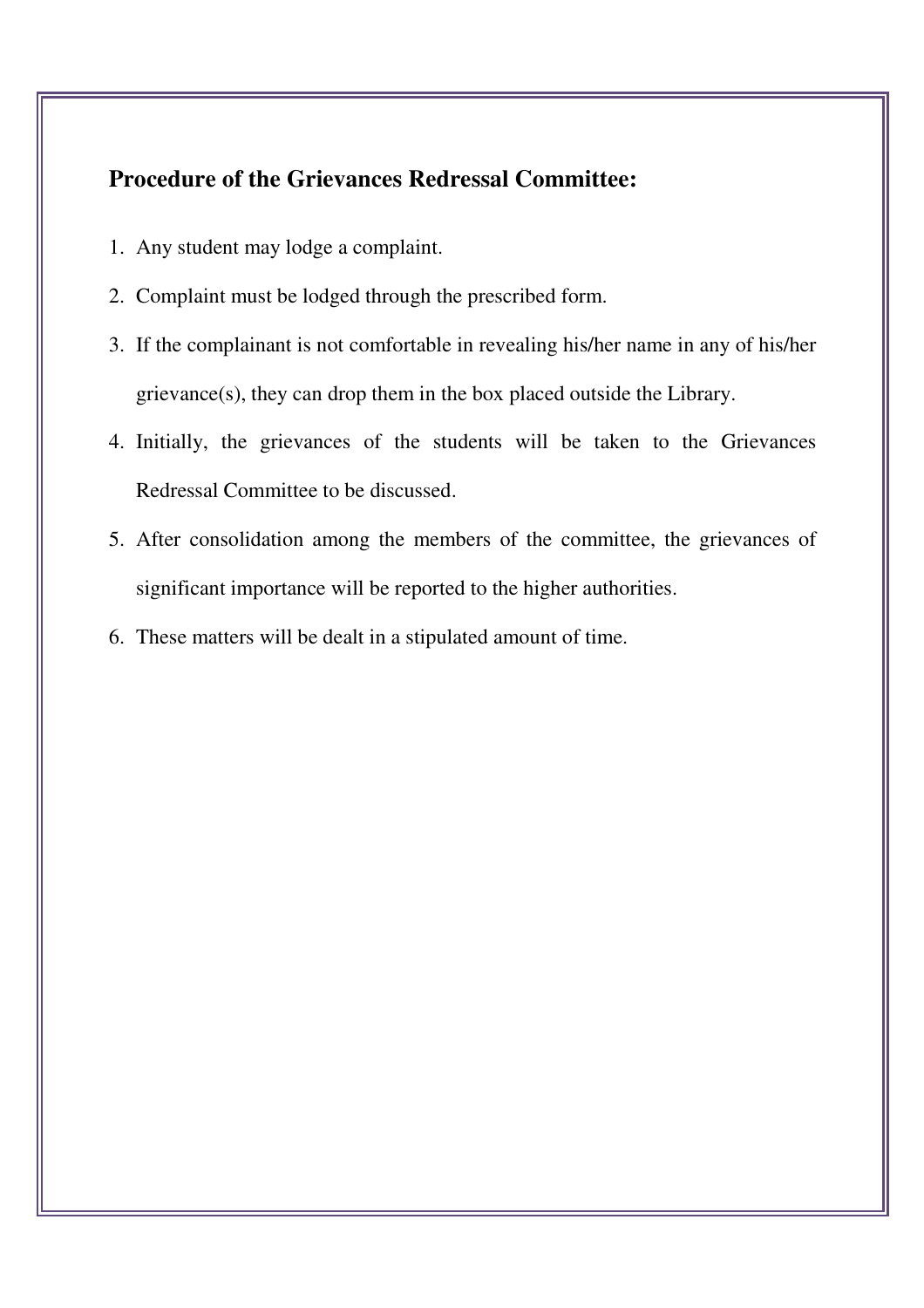| <b>S.NO.</b>   | <b>FACULTY IN CHARGE</b>                                                                                          | <b>PHONE NUMBER</b> |
|----------------|-------------------------------------------------------------------------------------------------------------------|---------------------|
| 1              | <b>Chairman</b><br>Dr.A.Peter Raj<br>Principal.                                                                   | 9842524662          |
|                | <b>Members</b>                                                                                                    |                     |
| $\overline{2}$ | Dr.A.Anand Gerald<br>Head, Management Studies.                                                                    | 9842942920          |
| 3              | Dr.J.Thiravia Mary Gloria<br>Head, Commerce.                                                                      | 9994101163          |
| $\overline{4}$ | Regina Jayaseeli<br>Head, Computer Science.                                                                       | 9362094192          |
| 5              | Dr.Venugopal<br>Physical Director.                                                                                | 9842674734          |
| 6              | Dr.Sheeba Frerdric<br>Head, English.                                                                              | 9443706899          |
| 7              | Mrs.Jacquline Adaikalam<br>Head, Corporate Secretaryship.                                                         | 9944220405          |
| 8              | Mr.M.Balaji<br><b>Asst.Commissioner of Police</b><br>Law and order-South Sub Division,<br>Coimbatore city.        | 9498174156          |
| 9              | Mrs.Latha<br>Inspector of Police,<br>B 7 Ramanathapuram,<br>Law and order-South Sub Division,<br>Coimbatore city. | 9865920090          |

## **Members of the Anti-Ragging Committee are as follows:**